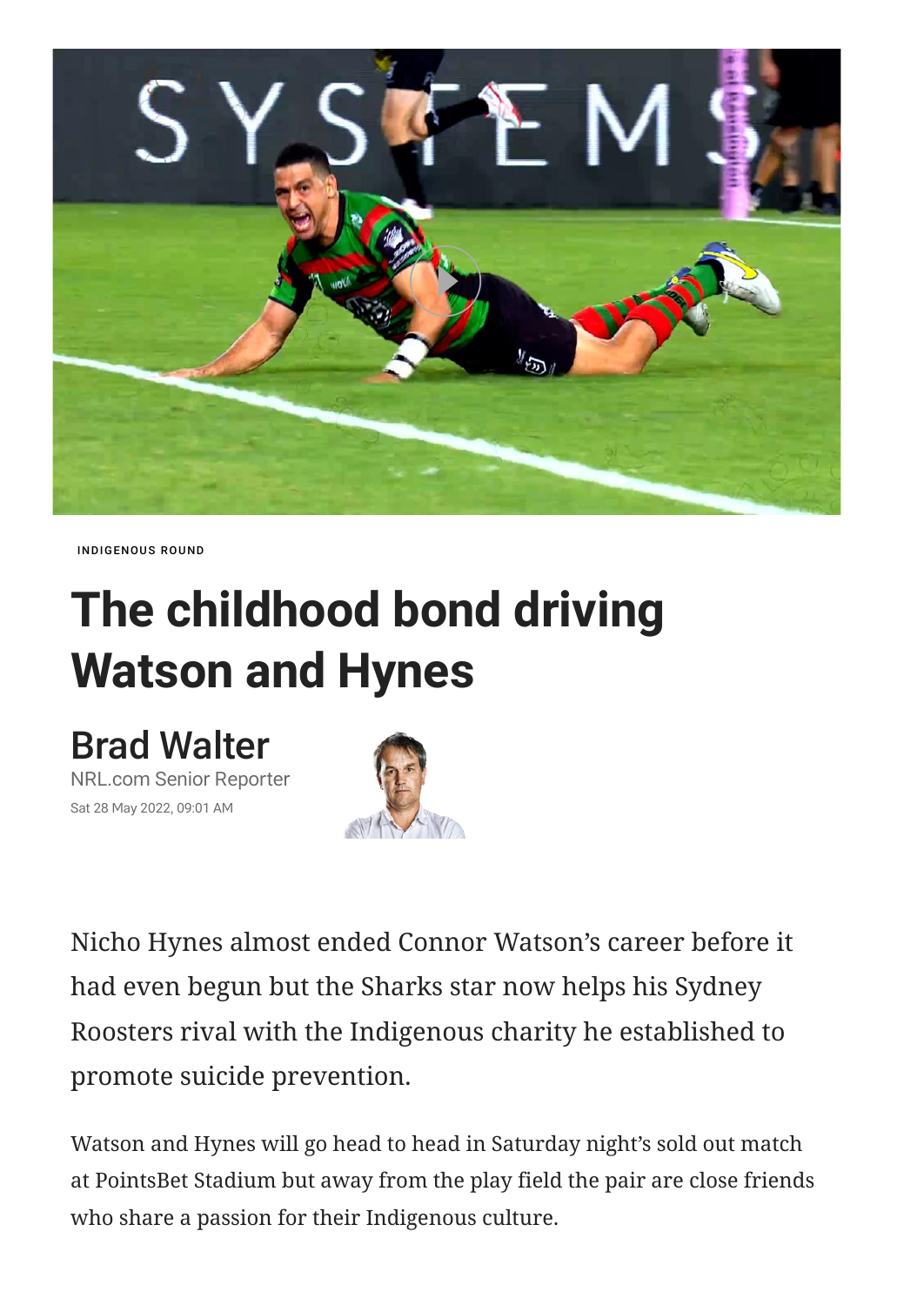"I have known him forever and as a person Nicho is a terrific bloke," Watson said. "He helps out with our charity, so he is a good dude."



Connor Watson with a group of school children in Townsville

©Michael Chambers/NRL Photos

Yet the reason Watson - a proud can still clearly recall the first time he met Hynes was because the Cronulla playmaker broke his collarbone in an under 8s match on the Central Coast.

After suffering a recurrence of the injury, the Roosters utility missed two seasons and his parents Mark and Jodie, who helped establish the Cultural Choices Association after the death of his teenage cousin Parker in 2017, insisted he strengthen his shoulder before playing again.

"Nicho and I played heaps of footy together and against each other from under 8s," said Watson, who has a scar on his left shoulder to remind him of the injury.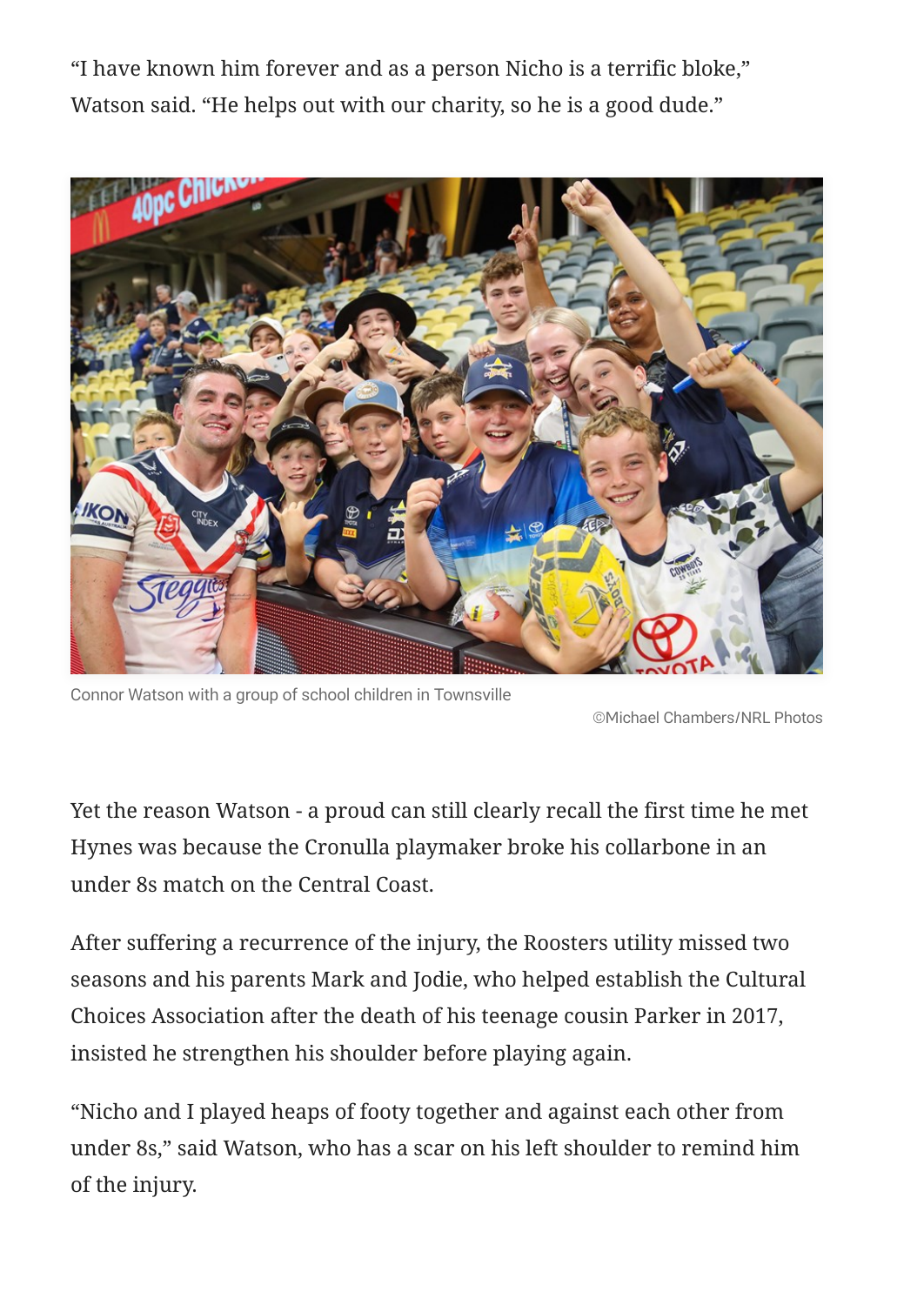"Nicho actually broke my collarbone when I was a little kid. I was playing for Terrigal at the time and he tackled me. I can still remember it. I was eight years old and on the green whistle.

"I think I must have landed flush on my shoulder. It was a season ending injury at the age and I had to take the next year off from playing too.

"I was at a ninth birthday party and I had my arm in a sling, I fell over and landed right on it. I rebroke it and moved the bone so I had to get surgery. Dad would get me doing chin-ups and push-ups to try and make sure it was strong before I could play again."



Sharks star Nicho Hynes is a proud Wiradjuri man who grew up idolising Johnathan Thurston. ©Grant Trouville/NRL Photos

The pair later played together in Central Coast junior representative teams until Hynes went to Manly at the age of 16, before joining the Mackay Cutters in the Queensland Cup and eventually being signed by the Storm.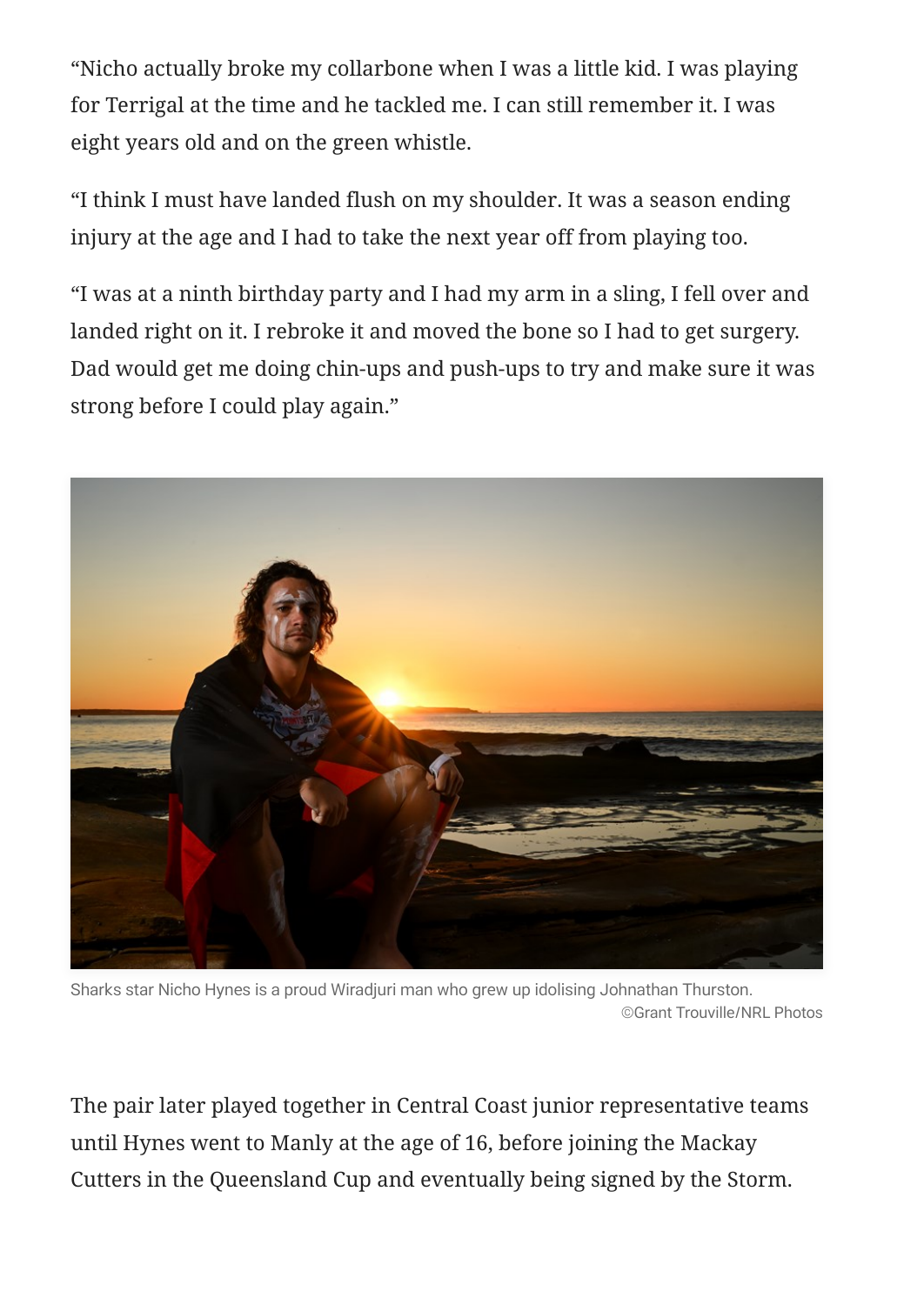Watson was granted a scholarship through the Australian Indigenous Education Foundation to attend Knox Grammar School and was signed by the Roosters in 2015.

"It has been so good to see his footy come on the last couple of years," Watson said. "Versing him as a kid he always had it but sometimes it just takes a bit of luck to get your opportunity and then you have to take it and run with it.

"That is something he has done, and it has been awesome to see how good he has been playing the last couple of years."

After returning to the Roosters this year following three seasons at the Knights, Watson was asked by the club to help design the Indigenous jersey the team will wear against the Sharks.

The 25-year-old approached the Frank Baxter Juvenile Justice Centre, whose detainees have also painted the boots of NRL players for the Boots for Brighter Futures project to raise funds for the Cultural Choice Association.

Under Watson's guidance the detainees have this year collaborated with La Perouse based Indigenous artist Jordan Ardler to design the Roosters' Indigenous jersey, which is titled, "New Growth, New Hope".

"We started the Cultural Choice Association in 2018," Watson said. "The whole idea started when I was at the Roosters in 2017 and my cousin Parker unfortunately took his life that year. That was the moment that I guess inspired us to start it.

"It is all about mental health and suicide prevention for young Indigenous kids because the rates are alarming and there is not really enough being done about it.

"I just thought it was a good opportunity for me to use my profile and my voice, and my connections.